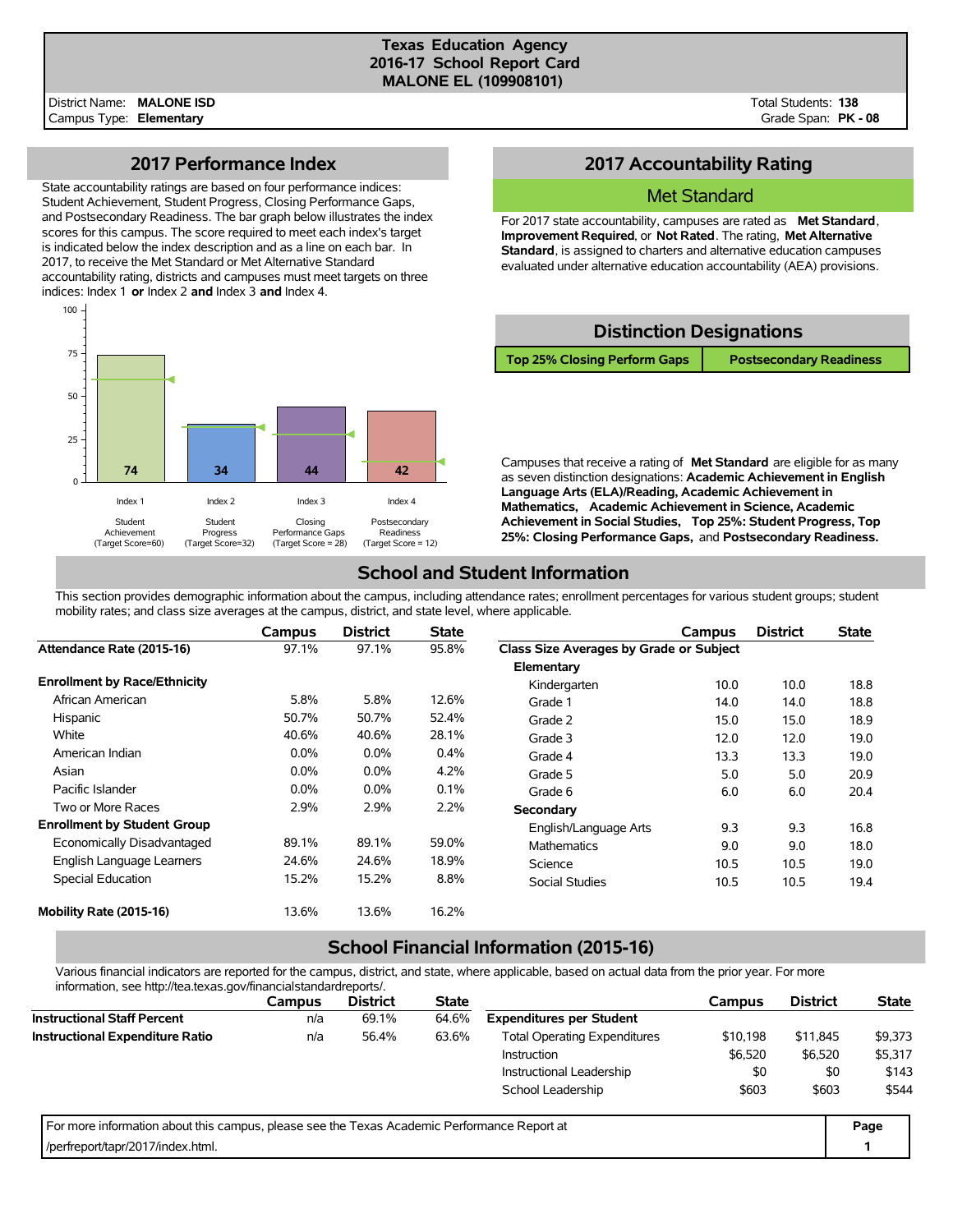| Texas Education Agency     | <b>MALONE EL (109908101)</b> |  |
|----------------------------|------------------------------|--|
| 2016-17 School Report Card | <b>MALONE ISD</b>            |  |

|                                                                             |      | State |        | All<br>District Students | African<br>American      | <b>Hispanic</b> | White            | American<br>Indian       | Asian | <b>Pacific</b><br><b>Islander</b> | Two or<br><b>More</b><br>Races | Econ<br><b>Disadv</b> |
|-----------------------------------------------------------------------------|------|-------|--------|--------------------------|--------------------------|-----------------|------------------|--------------------------|-------|-----------------------------------|--------------------------------|-----------------------|
| STAAR Percent at Approaches Grade Level or Above (Sum of All Grades Tested) |      |       |        |                          |                          |                 |                  |                          |       |                                   |                                |                       |
| All Subjects                                                                | 2017 | 75%   | 74%    | 74%                      | 78%                      | 78%             | 70%              |                          |       |                                   | $\ast$                         | 77%                   |
|                                                                             | 2016 | 75%   | 75%    | 75%                      | $\ast$                   | 81%             | 69%              |                          |       |                                   | $\overline{\phantom{a}}$       | 76%                   |
| Reading                                                                     | 2017 | 72%   | 80%    | 80%                      | *                        | 81%             | 80%              |                          |       | ۰                                 | $\ast$                         | 80%                   |
|                                                                             | 2016 | 73%   | 82%    | 82%                      | $\ast$                   | 92%             | 73%              |                          |       |                                   | $\overline{a}$                 | 85%                   |
| Mathematics                                                                 | 2017 | 79%   | 70%    | 70%                      | *                        | 77%             | 60%              |                          |       |                                   | $\ast$                         | 73%                   |
|                                                                             | 2016 | 76%   | 82%    | 82%                      | *                        | 83%             | 82%              |                          |       |                                   | $\overline{\phantom{a}}$       | 82%                   |
| Writing                                                                     | 2017 | 67%   | 58%    | 58%                      | $\ast$                   | 55%             | 60%              |                          |       |                                   | $\overline{\phantom{a}}$       | 59%                   |
|                                                                             |      |       |        |                          |                          |                 |                  | $\overline{\phantom{a}}$ |       |                                   |                                | 85%                   |
|                                                                             | 2016 | 69%   | 75%    | 75%                      | $\overline{\phantom{a}}$ | 88%             | 63%<br>$\ast$    |                          |       |                                   | $\overline{\phantom{a}}$       |                       |
| Science                                                                     | 2017 | 79%   | 92%    | 92%                      | $\overline{\phantom{a}}$ | 88%             | $\ast$           | $\overline{\phantom{a}}$ |       | ۰                                 | $\overline{\phantom{a}}$       | 92%                   |
|                                                                             | 2016 | 79%   | 57%    | 57%                      | $\overline{\phantom{a}}$ | 60%             |                  |                          |       | ٠                                 | $\blacksquare$                 | 54%                   |
| Social Studies                                                              | 2017 | 77%   | 89%    | 89%                      | $\overline{\phantom{a}}$ | 100%            | $\ast$           |                          |       |                                   | $\overline{\phantom{a}}$       | 89%                   |
|                                                                             | 2016 | 77%   | *      | $\star$                  |                          | $\ast$          | $\ast$           |                          |       |                                   |                                | $\ast$                |
| STAAR Percent at Meets Grade Level (Sum of All Grades Tested)               |      |       |        |                          |                          |                 |                  |                          |       |                                   |                                |                       |
| Two or More Subjects 2017                                                   |      | 48%   | 39%    | 39%                      | *                        | 44%             | 40%              |                          |       |                                   | $\ast$                         | 43%                   |
|                                                                             | 2016 | 45%   | 27%    | 27%                      | *                        | 36%             | $\ast$           |                          |       |                                   | $\overline{a}$                 | 27%                   |
| Reading                                                                     | 2017 | 48%   | 41%    | 41%                      | *                        | 44%             | 40%              |                          |       |                                   | $\ast$                         | 45%                   |
|                                                                             | 2016 | 46%   | 42%    | 42%                      | *                        | 45%             | 45%              |                          |       |                                   | $\blacksquare$                 | 46%                   |
| Mathematics                                                                 | 2017 | 48%   | 41%    | 41%                      | $\ast$                   | 44%             | 45%              |                          |       |                                   | $\ast$                         | 43%                   |
|                                                                             | 2016 | 43%   | 31%    | 31%                      | *                        | 32%             | 35%              |                          |       |                                   | $\overline{a}$                 | 27%                   |
| Writing                                                                     | 2017 | 38%   | 35%    | 35%                      | *                        | $\ast$          | $\ast$           | $\overline{a}$           |       |                                   | $\blacksquare$                 | 38%                   |
|                                                                             | 2016 | 41%   | 53%    | 53%                      | $\overline{\phantom{a}}$ | 63%             | $\ast$           | $\overline{\phantom{a}}$ |       |                                   | $\blacksquare$                 | 62%                   |
| Science                                                                     | 2017 | 52%   | 75%    | 75%                      | $\overline{\phantom{a}}$ | 63%             | $\ast$           |                          |       |                                   | $\overline{\phantom{a}}$       | 75%                   |
|                                                                             | 2016 | 47%   | $\ast$ | $\star$                  | $\overline{\phantom{a}}$ | $\ast$          | $\ast$           |                          |       |                                   | $\overline{\phantom{a}}$       | $\ast$                |
| Social Studies                                                              | 2017 | 51%   | $\ast$ | $\star$                  |                          | $\ast$          | $\ast$           |                          |       |                                   | $\overline{\phantom{a}}$       | $\ast$                |
|                                                                             | 2016 | 47%   | $\ast$ | $\star$                  |                          | $\ast$          | $\ast$           |                          |       |                                   |                                | $\ast$                |
| STAAR Percent at Masters Grade Level (Sum of All Grades Tested)             |      |       |        |                          |                          |                 |                  |                          |       |                                   |                                |                       |
|                                                                             |      |       |        |                          | $\ast$                   | 14%             | 16%              |                          |       |                                   | $\ast$                         |                       |
| All Subjects                                                                | 2017 | 20%   | 14%    | 14%<br>16%               | *                        |                 |                  |                          |       |                                   |                                | 16%<br>17%            |
|                                                                             | 2016 | 18%   | 16%    |                          | *                        | 23%<br>$\ast$   | 10%<br>$\ast$    |                          |       | ٠                                 | $\blacksquare$<br>$\ast$       |                       |
| Reading                                                                     | 2017 | 19%   | 12%    | 12%                      |                          |                 |                  |                          |       | ٠                                 |                                | 12%                   |
|                                                                             | 2016 | 17%   | 20%    | 20%                      | *                        | 29%<br>$\ast$   | $\ast$<br>$\ast$ |                          |       |                                   | $\overline{a}$                 | 23%                   |
| <b>Mathematics</b>                                                          | 2017 | 23%   | 14%    | 14%                      | *                        |                 |                  |                          |       | ٠                                 | $\ast$                         | 17%                   |
|                                                                             | 2016 | 19%   | 16%    | 16%                      | *                        | 21%             | $\ast$           |                          |       |                                   | $\overline{\phantom{a}}$       | 15%                   |
| Writing                                                                     | 2017 | 12%   | $\ast$ | $\star$                  | $\ast$                   | $\ast$          | $\ast$           |                          |       |                                   | $\overline{a}$                 | $\ast$                |
|                                                                             | 2016 | 15%   |        |                          |                          |                 |                  |                          |       |                                   |                                |                       |
| Science                                                                     | 2017 | 19%   |        |                          |                          |                 | $\ast$           |                          |       |                                   |                                |                       |
|                                                                             | 2016 | 16%   |        |                          |                          |                 | $\ast$           |                          |       |                                   |                                |                       |
| Social Studies                                                              | 2017 | 27%   |        |                          |                          |                 | $\ast$           |                          |       |                                   |                                |                       |
|                                                                             | 2016 | 22%   | *      | $\star$                  |                          | $\ast$          | $\ast$           |                          |       |                                   |                                |                       |
| <b>STAAR Percent Met or Exceeded Progress</b>                               |      |       |        |                          |                          |                 |                  |                          |       |                                   |                                |                       |
| All Subjects                                                                | 2017 | 61%   | 57%    | 57%                      |                          | 58%             | $\ast$           |                          |       |                                   |                                | 56%                   |
|                                                                             | 2016 | 62%   | 67%    | 67%                      |                          | 76%             | 61%              |                          |       |                                   |                                | 68%                   |
| Reading                                                                     | 2017 | 59%   | $\ast$ |                          |                          | $\ast$          | $\ast$           |                          |       |                                   |                                |                       |
|                                                                             | 2016 | 60%   | 64%    | 64%                      |                          | $\ast$          | $\ast$           |                          |       |                                   |                                | 70%                   |
| Mathematics                                                                 | 2017 | 64%   | $\ast$ |                          |                          |                 | $\ast$           |                          |       |                                   |                                |                       |
|                                                                             | 2016 | 63%   | 69%    | 69%                      |                          | 74%             | $\ast$           |                          |       |                                   |                                | 67%                   |

For more information about this campus, please see the Texas Academic Performance Report at **Page Page** /perfreport/tapr/2017/index.html. **2**

'?' Indicates that the data for this item were statistically improbable, or were reported outside a reasonable range. '-' Indicates zero observations reported for this group. \*' Indicates results are masked due to small numbers to protect student confidentiality. Ma' Indicates data reporting is not applicable for this group.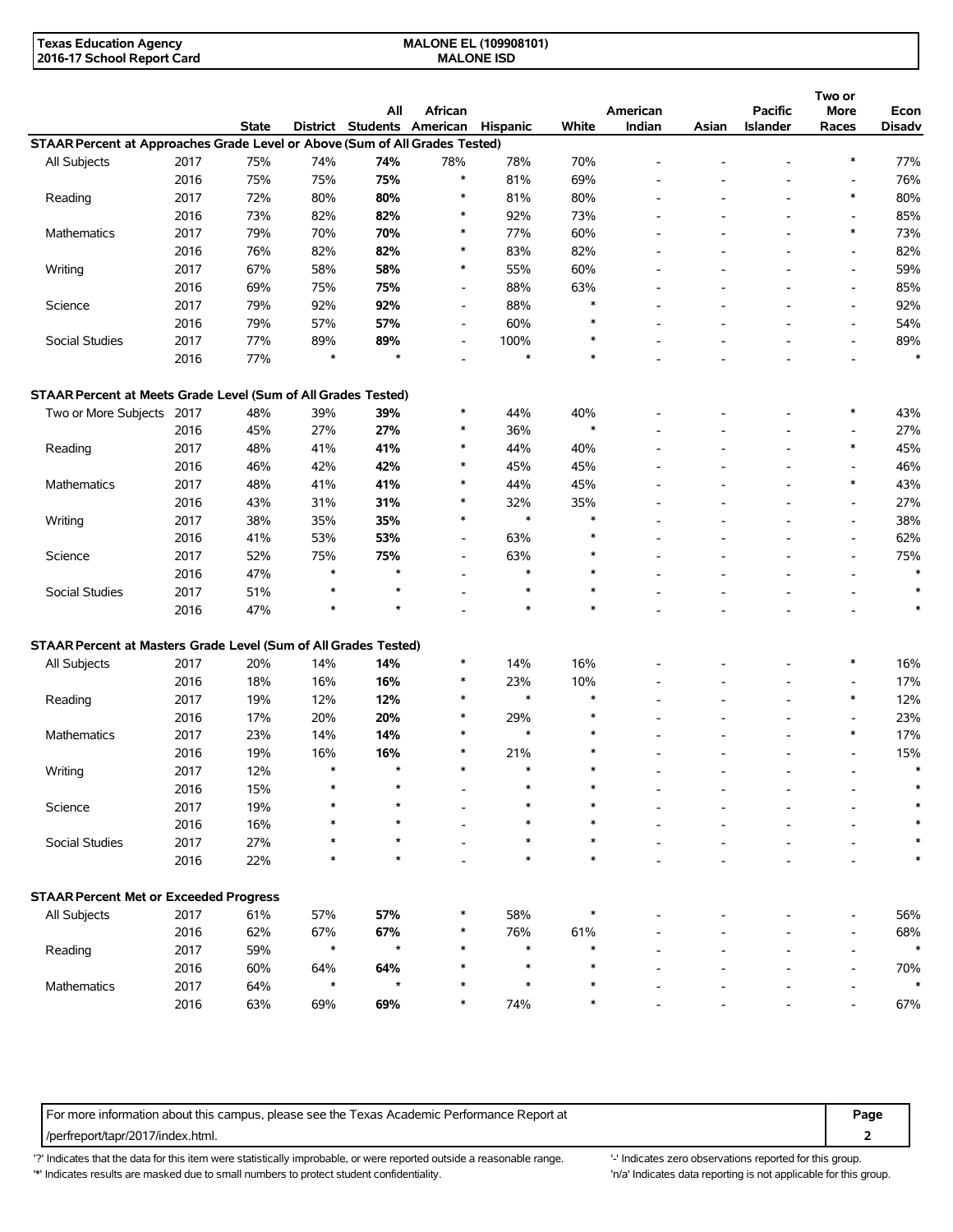| <b>Texas Education Agency</b> | <b>MALONE EL (109908101)</b> |  |
|-------------------------------|------------------------------|--|
| 2016-17 School Report Card    | <b>MALONE ISD</b>            |  |

|                                                                    |      | <b>State</b> | <b>District</b> |         | African<br>Campus American | <b>Hispanic</b> | White  | American<br>Indian | Asian | <b>Pacific</b><br><b>Islander</b> | Two or<br><b>More</b><br>Races | Econ<br><b>Disadv</b> |
|--------------------------------------------------------------------|------|--------------|-----------------|---------|----------------------------|-----------------|--------|--------------------|-------|-----------------------------------|--------------------------------|-----------------------|
| <b>STAAR Percent Exceeded Progress</b>                             |      |              |                 |         |                            |                 |        |                    |       |                                   |                                |                       |
| All Subjects                                                       | 2017 | 19%          | 10%             | 10%     | *                          | 13%             | $\ast$ |                    |       |                                   |                                | 10%                   |
|                                                                    | 2016 | 17%          | 23%             | 23%     | *                          | 22%             | 29%    |                    |       |                                   |                                | 21%                   |
| Reading                                                            | 2017 | 17%          | $\ast$          | $\star$ | $\ast$                     | $\ast$          | $\ast$ |                    |       |                                   |                                | $\ast$                |
|                                                                    | 2016 | 16%          | 21%             | 21%     | $\ast$                     | $\ast$          | *      |                    |       |                                   |                                | 21%                   |
| Mathematics                                                        | 2017 | 20%          | $\ast$          | $\star$ |                            | $\ast$          | $\ast$ |                    |       |                                   |                                | $\ast$                |
|                                                                    | 2016 | 17%          | 26%             | 26%     | $\ast$                     | 26%             | $\ast$ |                    |       |                                   |                                | 21%                   |
| Progress of Prior-Year Non-Proficient Students (Sum of Grades 4-8) |      |              |                 |         |                            |                 |        |                    |       |                                   |                                |                       |
| Reading                                                            | 2017 | 35%          | $\ast$          | $\star$ | $\ast$                     | $\ast$          | *      |                    |       |                                   |                                | $\ast$                |
|                                                                    | 2016 | 35%          | 78%             | 78%     | $\overline{\phantom{0}}$   | 71%             | $\ast$ |                    |       |                                   |                                | 75%                   |
| Mathematics                                                        | 2017 | 43%          | $\ast$          | $\star$ | $\ast$                     | $\ast$          | $\ast$ |                    |       |                                   |                                | $\ast$                |
| <b>Students Success Initiative</b><br>Grade 5                      |      |              |                 |         |                            |                 |        |                    |       |                                   |                                |                       |
| Students Approaching Grade Level on First STAAR Administration     |      |              |                 |         |                            |                 |        |                    |       |                                   |                                |                       |
| Reading                                                            | 2017 | 72%          | $\ast$          |         |                            |                 |        |                    |       |                                   |                                |                       |
| Mathematics                                                        | 2017 | 81%          |                 |         |                            |                 |        |                    |       |                                   |                                |                       |
| Students Requiring Accelerated Instruction                         |      |              |                 |         |                            |                 |        |                    |       |                                   |                                |                       |
| Reading                                                            | 2017 | 28%          |                 |         |                            |                 |        |                    |       |                                   |                                |                       |
| <b>Mathematics</b>                                                 | 2017 | 19%          |                 |         |                            |                 |        |                    |       |                                   |                                |                       |
| <b>STAAR Cumulative Met Standard</b>                               |      |              |                 |         |                            |                 |        |                    |       |                                   |                                |                       |
| Reading                                                            | 2017 | 81%          |                 |         |                            | $\ast$          | $\ast$ |                    |       |                                   |                                |                       |
| <b>Mathematics</b>                                                 | 2017 | 87%          |                 |         |                            | $\ast$          | $\ast$ |                    |       |                                   |                                |                       |
| Grade 8                                                            |      |              |                 |         |                            |                 |        |                    |       |                                   |                                |                       |
| Students Approaching Grade Level on First STAAR Administration     |      |              |                 |         |                            |                 |        |                    |       |                                   |                                |                       |
| Reading                                                            | 2017 | 76%          | 100%            | 100%    |                            | 100%            |        |                    |       |                                   |                                | 100%                  |
| Mathematics                                                        | 2017 | 75%          | 100%            | 100%    |                            | 100%            |        |                    |       |                                   |                                | 100%                  |
| Students Requiring Accelerated Instruction                         |      |              |                 |         |                            |                 |        |                    |       |                                   |                                |                       |
| Reading                                                            | 2017 | 24%          | $\ast$          |         |                            | $\ast$          |        |                    |       |                                   |                                |                       |
| Mathematics                                                        | 2017 | 25%          | $\ast$          |         |                            | $\ast$          | $\ast$ |                    |       |                                   |                                |                       |
| <b>STAAR Cumulative Met Standard</b>                               |      |              |                 |         |                            |                 |        |                    |       |                                   |                                |                       |
| Reading                                                            | 2017 | 85%          | 100%            | 100%    |                            | 100%            |        |                    |       |                                   |                                | 100%                  |
| Mathematics                                                        | 2017 | 85%          | 100%            | 100%    |                            | 100%            | $\ast$ |                    |       |                                   |                                | 100%                  |

For more information about this campus, please see the Texas Academic Performance Report at **Page** Page /perfreport/tapr/2017/index.html. **3**

'?' Indicates that the data for this item were statistically improbable, or were reported outside a reasonable range. '-' Indicates zero observations reported for this group. '\*' Indicates results are masked due to small numbers to protect student confidentiality. Moreover, the context of the strong is not applicable for this group.